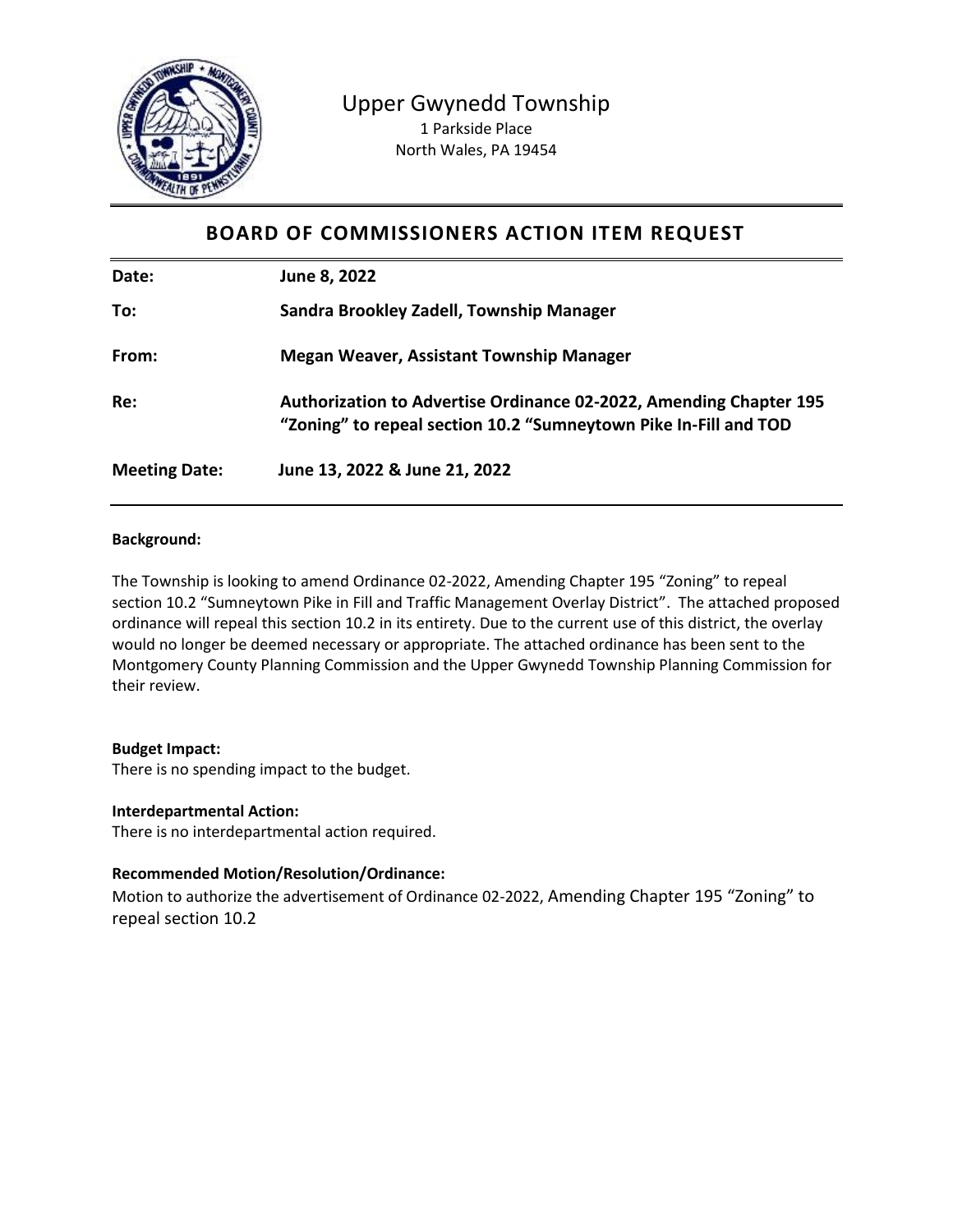## **UPPER GWYNEDD TOWNSHIP MONTGOMERY COUNTY,PENNSYLVANIA ORDINANCE NO. 2022-02**

## **AN ORDINANCE AMENDING THE CODE OF UPPER GWYNEDD TOWNSHIP AT CHAPTER 195 – "ZONING," TO REPEAL SECTION 10.2 – "SUMNEYTOWN PIKE IN-FILL AND TRAFFIC MANAGEMENT OVERLAY DISTRICT"**

**WHEREAS**, the Township of Upper Gwynedd is a duly organized Township of the first class, existing and operating in accordance with the laws of the Commonwealth of Pennsylvania; and

**WHEREAS**, pursuant to Section 56502 of the First Class Township Code of the Commonwealth of Pennsylvania, 53 P.S. §56502, the Board of Commissioners is empowered to adopt resolutions and ordinances prescribing the manner in which powers of the Township shall be carried out; and

**WHEREAS**, the Board of Commissioners has determined that Chapter 195 – "Zoning," should be amended to repeal Section 10.2 – "Sumneytown Pike In-Fill and Traffic Management Overlay District," in the best interests of the maintenance of peace, good government, health and welfare of the Township and its residents.

## **NOW, THEREFORE, BE IT ORDAINED AND ENACTEDTHAT:**

### **Section 1.**

The Upper Gwynedd Township Code of Ordinances is hereby amended at Chapter 195 – "Zoning," such that Section 10.2 – "Sumneytown Pike In-Fill and Traffic Management Overlay District" is repealed in its entirety.

**Section 2. Severability.** In the event that any section, sentence, clause, phrase or word of this Ordinance shall be declared illegal, invalid or unconstitutional by any court of competent jurisdiction, such declaration shall not prevent, preclude or otherwise foreclose enforcement of any of the remaining portions of this Ordinance.

**Section 3. Repealer.** All Ordinances or parts of Ordinances inconsistent herewith or in conflict with any of the specific terms enacted hereby, to the extent of said inconsistencies or conflicts, are hereby specifically repealed.

**Section 4. Effective Date**. This Ordinance shall become effective five (5) days after its enactment.